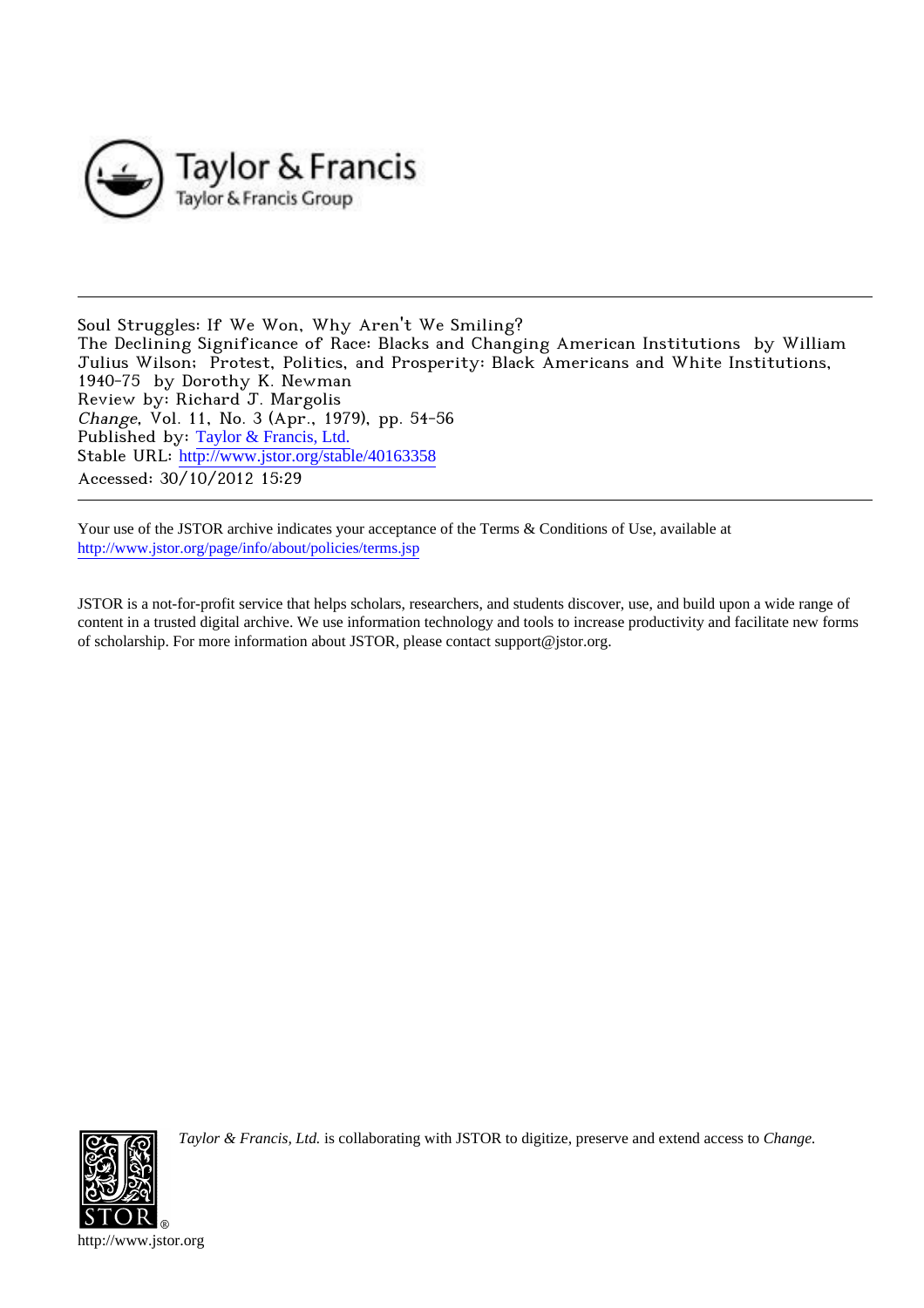**The Declining Significance of Race: Blacks and Changin American Institutions/Protest, Politics, and Prosperity: Black Americans and White Institutions, 1940-75/Scholars, Dollars & Bureaucrats/Scholars Who Teach: Essays on the Art of College Teaching/ Should Journal Justice Be Blind?/ Books in Brief** 

## **SOUL STRUGGLES**

## **If We Won, Why Aren't We Smiling?**

**The Declining Significance of Race: Blacks and Changing American Institutions by William Julius Wilson. University of Chicago, 204 pages, \$12.50.** 

**Protest, Politics, and Prosperity: Black Americans and White Institutions, 1940-75 by Dorothy K. Newman, et al. New York: Pantheon, 348 pages, \$4.95 (paperback).** 

**The near-ubiquity of white racism in America has long been an open secret, but not until relatively recent times has it been widely perceived as a social problem. Chief Justice Roger Brooke Taney in his now notorious Dred Scott decision (1857) doubtless spoke for most white citizens of his day when without a trace of bad conscience he approvingly thumbnailed the history of American racism. "For more than a century before the Declaration of Independence," the Chief Justice noted, "the Negroes had been regarded as beings of an inferior order... so far inferior that they had no rights which a white**  man was bound to respect." In **those times of moral certitude, and for generations to come, the notion of "Negro inferiority" was not so much an issue as it was an axiom. Journalists diligently reported it; commentators soberly confirmed** 

**it; scholars ponderously "proved" it. So embedded in the national psyche was white hubris that the pop historian Hendrik Van Loon, in a 1923 award-winning essay on "Tolerance," could casually observe that "a Zulu riding in a Rolls Royce is still a Zulu." (Uncle Remus back then professed a larger vision: "Niggers is niggers now, but de time wuz w'en we 'uz all niggers tergedder.")** 

**Very likely it wasn't until the 1930s that people in any large numbers began to see something ugly in all that arrogance, and to suspect that the white emperor wore no clothes. For many, Gunnar Myrdal made the new consciousness official with his opening lines to An American Dilemma (1944): "There is a 'Negro problem' in the United States," he wrote, "and most Americans are aware of it.... Americans have to react to it, politically as citizens and... privately as neighbors." As Myrdal and his coauthors made clear in that large and seminal work, the "Negro problem" was really a white problem; for they demonstrated beyond cavil the extent to which we had institutionalized racial discrimination, weaving it tightly- perhaps inextricably- into the fabric of our national life. This we did in defiance of what Myrdal called "the American Creed," by which he meant that shared set of beliefs roughly embodied in the first phrases of the Declaration of Independence. It was his opinion that the resulting clash between the ideal of equality and the ideology of racism had made a battleground of our collective conscience. "America," he wrote, "is continuously struggling for its soul."** 

**So- how now goes the struggle? From the two books at hand we get two different answers, as well as two different temperatures of scholarship. William Julius Wilson, a black sociologist at the University of Chicago, is cool, theoretical, and dispassionate in tone. Using history as his guide and various economic theories as his goad, Wilson attempts to persuade us that the very boundaries of the** 

**struggle have lately shifted, and that Myrdal's "Negro problem" is now largely extinct; what we have instead is a class problem, wherein a sizable and enduring black underclass finds itself the victim, not of racist tradition, but of technological progress. That this youthful army of the unemployed happens to be black, says Wilson, is "an accident of history" rather than a consequence of continuing white discrimination.** 

**Dorothy K. Newman is also a sociologist, one who spent years plumbing the empirical depths of segregation as research director of the National Urban League. Compared with Wilson, Newman and her author-colleagues are hot, pragmatic, and compassionate. While their book, billed as a 35-year update of Myrdal, perfunctorily affirms the gains blacks have made since the early sixties, it concentrates more on the gains they have not made, citing time and again "the resistance of white Americans to accepting blacks as equals." The message is that white racism remains alive and well, and that the American soul struggle is still up for grabs.** 

**Both these books have been out long enough now to have attracted their partisans and their reprovers; and if my periodical readings are a fair sample, it seems clear that in the war of reviews Wilson has won hands down. Even the New York Times, not the world's most roseate journal, considered Wilson's sophisticated optimism more convincing than Newman's straightforward gloom. Yet Newman, for all her old-fashioned, civilrightser's biases, surely has a firmer grip on current racial realities than does Wilson. (Here I should mention a "conflict of interest": I was lucky enough to read an early draft of the Newman manuscript and to make some minor suggestions.)** 

**If most reviewers have preferred Wilson's bright mirage to Newman's dark mirror, it may be because they, like the rest of us, are weary of domestic strife and of guilt-edged sermons. Many Americans these days are understandably**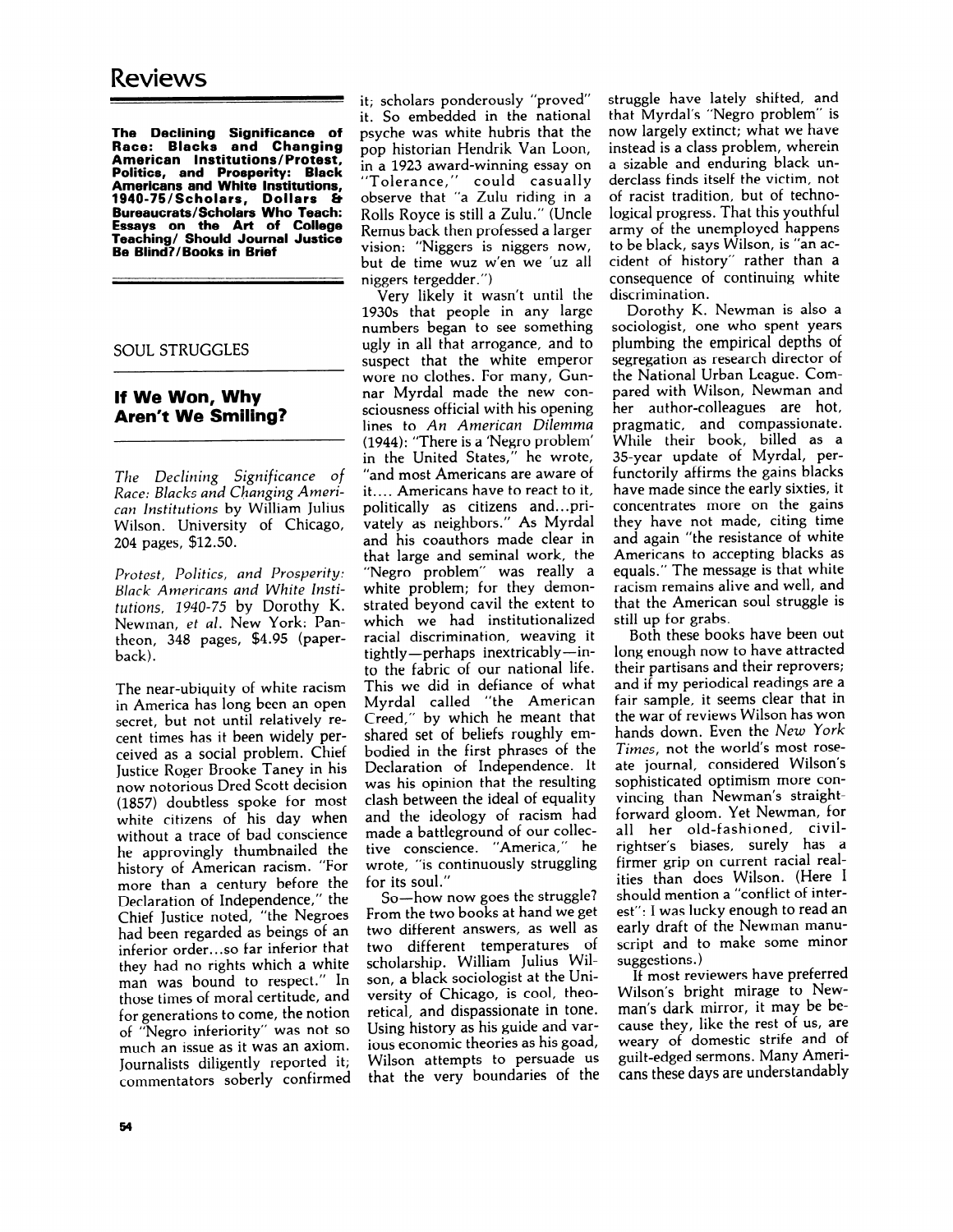**eager to accept glad racial tidings with no questions asked, especially when they come to us courtesy of a brilliant black scholar with a taste for abstractions. Pangloss, it turns out, is a master theoretician.** 

**In The Declining Significance of Race, Wilson ranges freely and fascinatingly over the history of racial oppression in the United Statesfrom pre-Civil War days, when the estates of white southern aristocrats were irrigated by the sweat of black slaves, to pre-New Deal days, when northern industrialists and their white workers frequently combined to shut blacks out of the job market. (Except during strikes: Wilson includes a startling table showing the extent to which corporations, between 1916 and 1934, relied on scab black labor to bust lily-white unions.)** 

**His history is largely economic; although he says he does not subscribe to "the view that racial problems are necessarily derived from more fundamental class problems," he has nonetheless made a central issue of the constantly shifting job market, persuasively linking the course of racism to the aspirations of white capitalists and to the fears of white workers. No one has done this better or more tellingly. Wilson is able to establish, for example, that the late nineteenth century was for the North "an unprecedented period of racial unity and integration," distinguished by relatively equal employment opportunities and by the passage in several states of civil rights legislation. Only later, when southern blacks began to drift northward in large numbers, did frightened whites repeal the laws and lock the factory gates.** 

**Old patterns of economic discrimination, says Wilson, began to break up with the New Deal, when the more liberal unions lowered the color bar a notch or two. The production demands of World War II, followed by two decades of nearly uninterrupted prosperity, further eroded Jim Crowism in the North. Finally, the protests and civil rights reforms of the sixties completed the progressive cycle begun almost half a century ago,** 

**and brought us, in Wilson's view, to our present nonracial impasse.** 

**He devotes considerable space in support of his proposition that there are now two classes of black Americans- the uneducated poor and the educated affluent- where before there had been only one (all poor). Middle-class blacks, he argues, are doing just fine, thanks to the new, nondiscriminatory job market; lower-class blacks, meanwhile, suffer hardships that are largely unrelated to race. These ghetto dwellers, says Wilson, simply have had the ill luck to have come of age at the wrong moment -when the economy is slowing down, when factories are automating, and when corporations are moving outward from cities to suburbs. Therefore, "It would be nearly impossible to comprehend the economic plight of lower-class** 



**blacks in the inner city by focusing solely on racial oppression; that is, [on] the overt and explicit effort of whites to keep blacks in a sub**iugated state....

**And: "It would also be difficult to explain the rapid economic improvement of the black elite by rigidly postulating the view that traditional patterns of discrimination are still salient in the labor-market practices of American industries." After which Wilson nails down his main plank: "Economic class is now a more important factor than race in determining job placement for blacks."** 

**Wilson's news has been so cheerfully received because what he seems to be telling us is precisely what we've always longed to hear: that we have managed to slip through the horns of our American Dilemma and that the ancient battle for racial justice is nearly won. But, then, why aren't we dancing in the streets? Is it possible that the** 

**report of racism's death has been greatly exaggerated?** 

**Newman's Protest, Politics, and Prosperity is helpful here. It pitilessly documents our sins and, by coincidence, spotlights some missing beams in Wilson's logical structure. Take the matter of employment, which Newman, like Wilson, thinks central to any discussion of race. In Newman's book, today's labor market for blacks is still no Promised Land; it remains a white-dominated wilderness, full of prickly prejudices and discrim**inatory practices. **struggle for jobs continues," Newman notes, "because inequality still prevails. Racial discrimination and acceptance of the resulting inequality remain embedded in the white-dominated job market, buttressed by many rationalizations." An accompanying chart bears her out. It compares the rise, from 1940-75, of black occupational positions with those of white workers. True, blacks rose faster than did whites, but as of 1975 blacks had not even reached the whites' 1940 level! Thus what Wilson would call progress Newman has labeled disaster.** 

**The book is especially persua**sive in two other areas-education **and housing. Where Wilson treats these subjects mechanistically, citing inferior schools and neighborhoods as two more nonracial reasons blacks can't get jobs, Newman confronts them squarely as racial issues. She observes first that corporations often use such social ills as excuses for continuing racist employment policies, and second that segregated housing, far from being an economic accident, is part of a broad social intent on the part of white-controlled institutions, including the banks, the real estate industry, and some government agencies.** 

**In a chapter on "Learning Without Earning," Newman points to industry's new, credential-ridden job standards, which compel prospective employees to seek college degrees in order to "learn" how to perform tasks that in the past have been adequately handled by persons who never finished high**